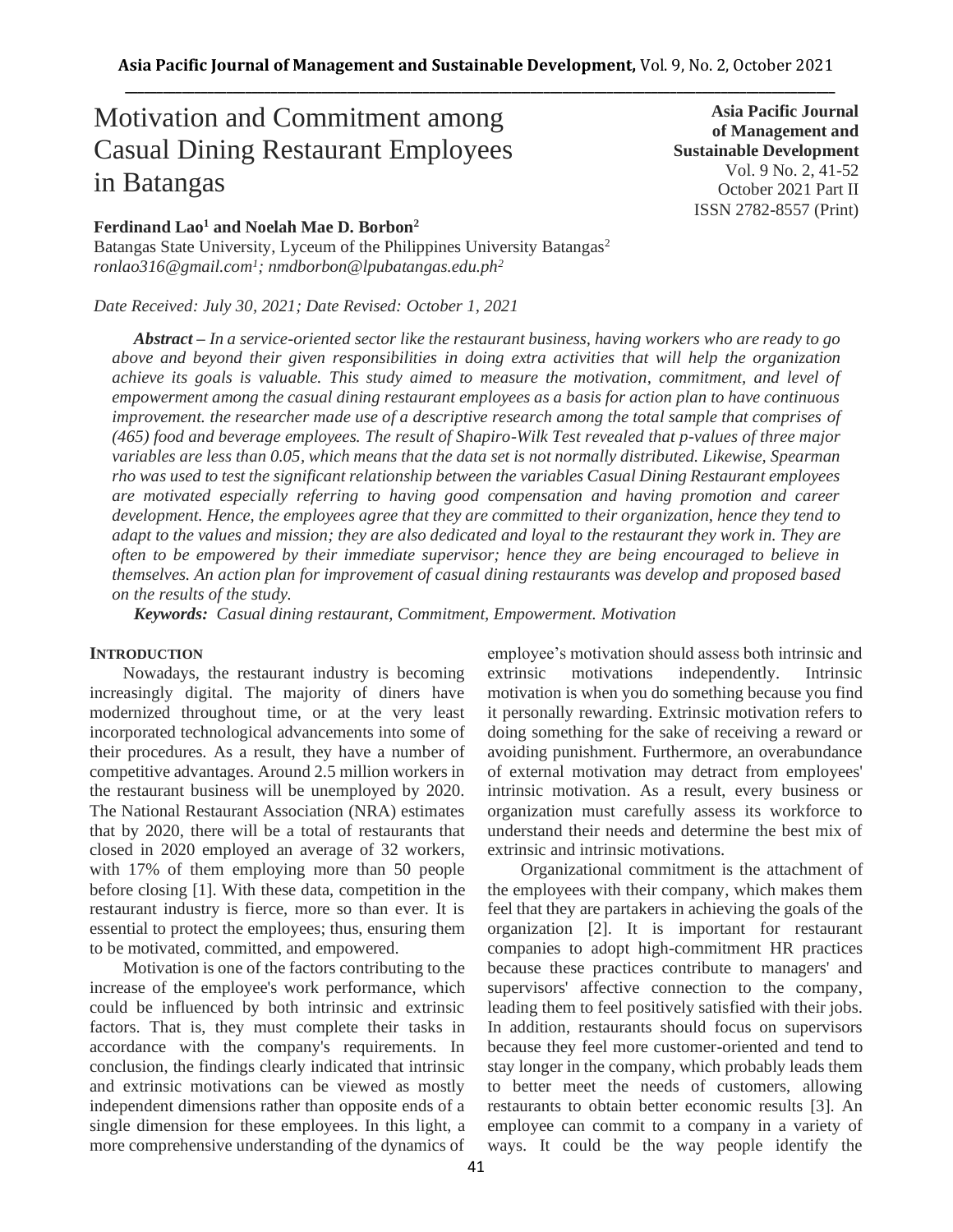organization's goals and ideals, or the benefits they received from it; it could also be a sense of obligation to repay the corporation. One of the most valuable assets a company can have is a dedicated staff. Employees who can recognize themselves in the organization and have associated with it will have higher motivation, higher job satisfaction, and, as a result, less desire to leave their employment [4].

Employee empowerment is important to a business's success. It is the level of commitment, passion, and enthusiasm that individuals bring to their employment on a regular basis. Businesses that do not have it have poorer production, output, and are more likely to miss crucial goals. The positive and considerable impact of leadership communication on employee engagement is mediated by the feeling of being valued and involved [5]. The empowerment model's development shows that adjustments in the empowerment program's implementation pattern are required, particularly the integration of Empowerment Community programs for employees at the structural and operational levels [6]. According to Hameduddin and Fernandez [7] the increase employee engagement has a generally positive association with performance, although the link differs depending on the index's components and the organizational level at which these efforts are made.

Around 2.5 million workers in the restaurant business will be unemployed by 2020 [1]. Compared to pre-pandemic levels, 59 percent of restaurant owners report greater total labor costs as a percentage of sales. Only 21% of respondents expect decreasing labor expenses in 2020. Workers who are willing to go above and beyond their assigned responsibilities to help the organization accomplish its goals are valuable in a service-oriented industry like the restaurant industry. Given that it is a people's business, it is vital to ensure that employees are committed to the organization in order to give real quality service to their clients and to be valuable long-term assets.

The purpose and significance of the study is to give the researcher a better understanding of the role of employee empowerment on how it motivates them and making them committed in their respective jobs. On the management side, it gives them a broad idea on how to give importance to their employees. There are several factors influencing employee motivations and commitment, as well as the empowerment, hence the reason for conducting this study is for the continuous improvement of the restaurant business. This study would benefit not only the restaurant business, more so, it would benefit the public as a satisfied employee will reflect a satisfied customer.

## **OBJECTIVES OF THE STUDY**

This study aimed to measure the Employee Empowerment that influences the Employee Motivations and Commitment among Casual Dining Restaurant in Batangas. More specifically, this study sought to determine the Casual Dining Restaurant Employee's motivations in terms of Extrinsic and Intrinsic Motivation; determine the organizational commitment of Casual Dining Restaurant Employees in terms of Affective, Continuance, and Normative commitment; to measure the level of empowerment among the Casual Dining Restaurant Employees; test the significant relationship among the variables; and proposed an action plan for Human Resource Improvement of Casual Dining Restaurant.

## **MATERIALS AND METHODS Research Design**

The researcher made use of a descriptive research to measure the Employee Empowerment that influences the Employee Motivation and Commitment among Casual Dining Restaurant in Batangas Province. Descriptive research is a sort of study that aims to characterize the current state of the study's subject. Questionnaires, interviews, normative surveys, case studies, job analyses, observational research, developmental studies, and correlational studies are all common approaches [8].

## **Respondents**

Employees in selected casual dining restaurants and establishments in Batangas were the main respondents of the study. The researcher believes that these employees are aware about the status of their job performance if they are being motivated and performing well. All the food and beverage employees in (7) registered casual dining establishments from Sto. Tomas, Lipa City and Batangas City, were the target respondents. The researcher targeted total sample that comprises of (465) food and beverage employees, based on the Rao soft sample size calculator considering ng 95% confidence level and 5% marginal error

## **Instrument**

Adapted questionnaires from previous studies of Al-Madii, et al. [9] and Niehoff, et al. [10] and there are some modifications made in the instrument to make it suitable for the present setting as well as considering the scope of the study. Content validation of the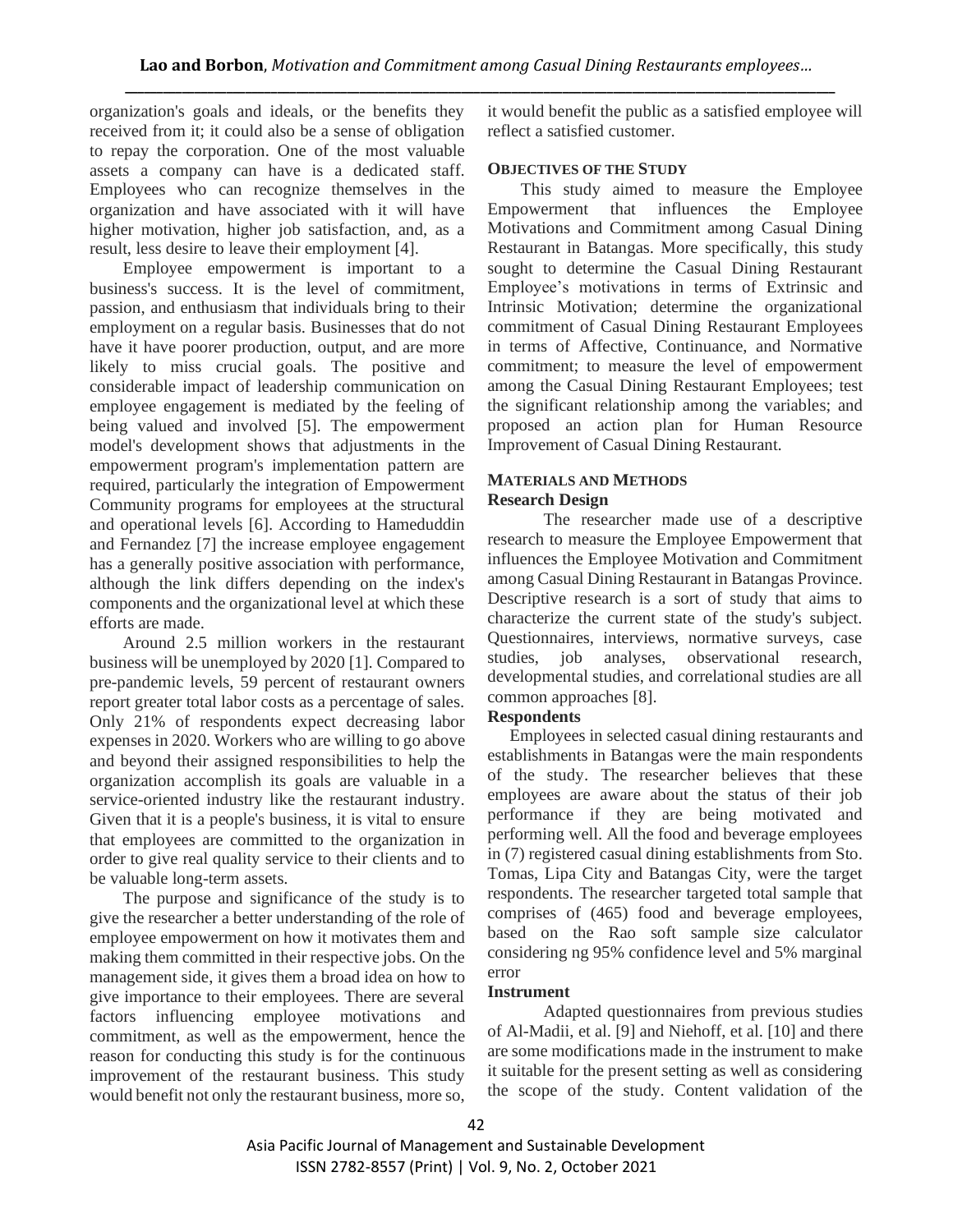questionnaire and pilot testing were executed to ensure the internal consistency reliability of the instrument, the Cronbach's alpha value for extrinsic motivation (0.872), intrinsic motivation (0.945), affective commitment (0.843), continuance commitment (0.920), normative commitment (0.948), and empowerment scale (0.983), which prove that the instrument is valid t to use as to the rule of thumb.

# **Data Gathering Procedure**

Since there is still a limited movement due to the general community quarantine and social distancing protocol, an online questionnaire was used to gather data through a google form as a method to easily conduct and distribute the survey questionnaire to various casual dining restaurants around the province of Batangas. The process starts by visiting different establishments by personally asking them to allow the researchers to conduct a survey among their staff and employees using a series questionnaire. For the respondents and for the establishment since it is pandemic and it will be difficult to conduct a survey the researchers have come up with an easier approach using google form questionnaire, which was easier to distribute once the respective establishment agrees. The data gathering procedure took a month to retrieve all the data.

## **Data Analysis**

To perform data analysis, the following statistical tools were used. Weighted means and ranking were used to assess the Casual Dining Restaurant Employee's motivation in terms of Extrinsic and Intrinsic Motivation; determine the

organizational commitment of Casual Dining Restaurant Employee in terms of Affective, Continuance, and Normative commitment; and measure the level of empowerment among the Casual Dining Restaurant Employee. The result of Shapiro-Wilk Test revealed that the p-values of three major variables are less than 0.05, which means that the data set is not normally distributed. Likewise, Spearman rho was used to test the significant relationship between the variables. In addition, all data were treated using a statistical software known as PASW version 26 to further interpret the result of the study using an alpha level of 0.05.

## **Ethical Considerations**

The researchers used an informed consent that was explained to the participants including the confidentiality agreement. All data gather from the respondents were treated with respect in giving their opinion and answers to the questionnaire. Also, the researchers ensured that all research protocols in data collection were properly observed in accordance with Data Privacy Act of 2012. The researchers also managed to seek approval from the main source of the adapted instrument.

## **RESULTS AND DISCUSSION**

Table 1 presents the Assessment in Employees' Motivation in terms of Extrinsic Motivation. The composite means of 3.24 depicts that the employees are motivated in terms of extrinsic motivation. The composite means of 3.28 depicts that the employees are motivated in terms of intrinsic motivation.

|    | <b>Table 1 Assessment in Employees' Mouvation</b> |                       |      |                  |             |
|----|---------------------------------------------------|-----------------------|------|------------------|-------------|
|    | <b>Extrinsic Motivation</b>                       |                       |      | VI               | Rank        |
|    | Good Wages and Rewards                            |                       | 3.29 | Motivated        |             |
| 2. | Job security                                      |                       | 3.26 | Motivated        | 3           |
| 3. | Management's loyalty to employees                 |                       | 3.27 | Motivated        | 2           |
| 4. | Monetary Incentives for a job well done           |                       | 3.20 | Motivated        | 5           |
| 5. | Public Celebration for a job well done            |                       | 3.19 | Motivated        | 6           |
| 6. | Supervisor's help with personal problems          |                       | 3.21 | Motivated        | 4           |
|    |                                                   | <b>Composite Mean</b> | 3.24 | <b>Motivated</b> |             |
|    | <b>Intrinsic Motivation</b>                       |                       | WM   | VI               | <b>Rank</b> |
|    | A feeling of being involved                       |                       | 3.23 | Motivated        | 6           |
| 2. | Good working conditions                           |                       | 3.28 | Motivated        | 4           |
| 3. | Gratitude for a job well done                     |                       | 3.27 | Motivated        | 5           |
| 4. | Interesting work                                  |                       | 3.29 | Motivated        | 2           |
| 5. | Promotion or career development                   |                       | 3.30 | Motivated        |             |
| 6. | Values and Mission of the Workplace               |                       | 3.29 | Motivated        | 3           |
|    |                                                   | <b>Composite Mean</b> | 3.28 | <b>Motivated</b> |             |

**Table 1 Assessment in Employees' Motivation**

*Legend: 3.50 – 4.00 –Highly Motivated; 2.50 – 3.49 – Motivated; 1.50 – 2.49 –Less Motivated; 1.00 – 1.49 – Not Motivated*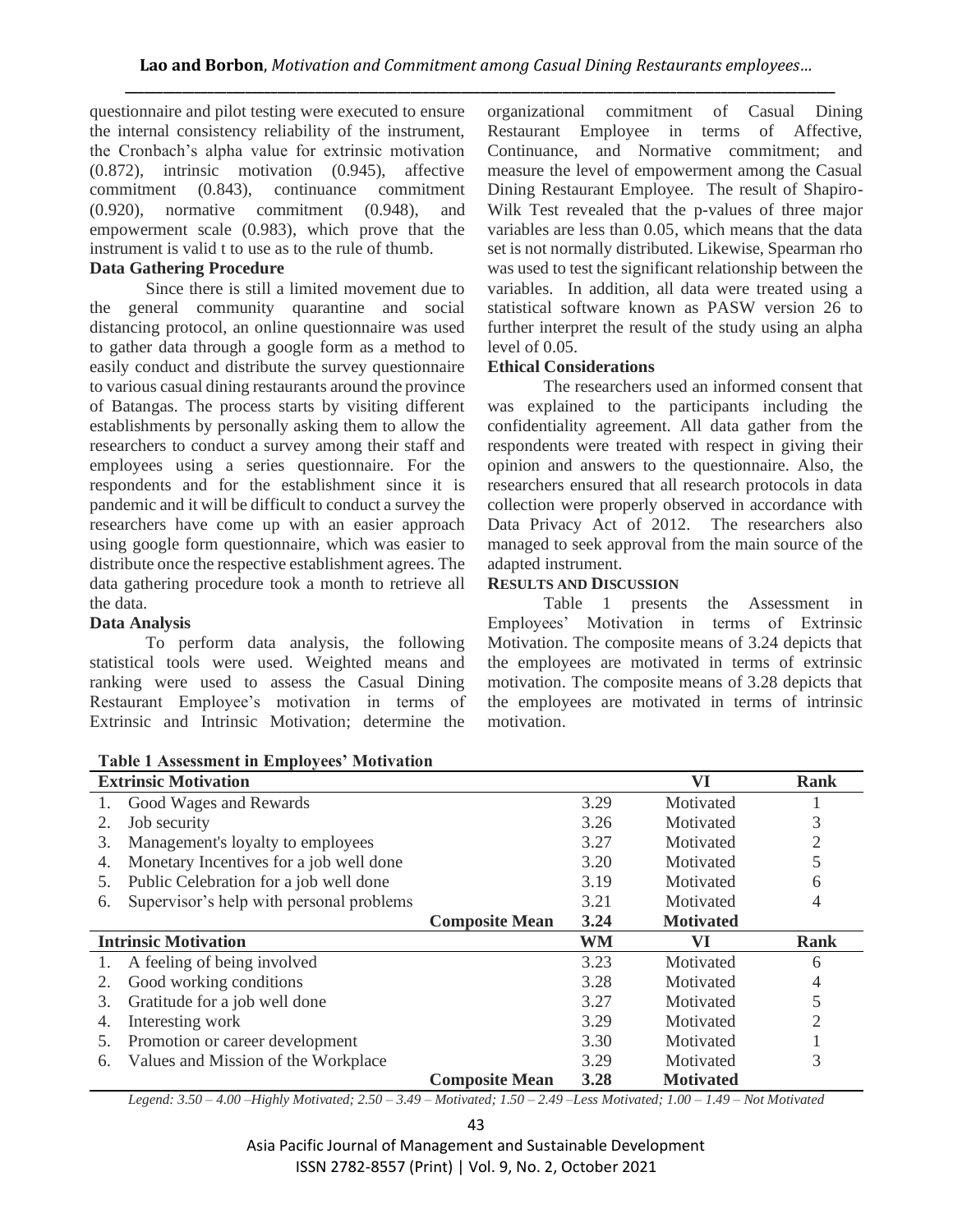Among the items cited for extrinsic motivation, top 3 in the rank are good wages and rewards (3.29), Management's loyalty to employees (3.27), and job security (3.26), which are verbally interpreted as motivated.

The concept "extrinsic motivation" pertains to undertaking that is motivated by a monetary incentive. It is a practical use of operant conditioning. Extrinsic motivation uses rewards or other incentives as motivation for specific tasks, such as praise, fame, or money. This form of motivation is driven by external factors rather than intrinsic motivation. Extrinsic incentives can be utilized in the workplace to stimulate employees' interest in previously uninteresting jobs. Employees are generally encouraged to develop new skills and information by other sources of motivation. Employees who are adequately compensated reflect that you regard them as employees and as persons. When employees feel valued, they are more motivated to come to work. Because of the enhanced business morale, people are more motivated to come to work and do a good job.

Meanwhile, the least in the rank for extrinsic motivation are help of the supervisor with the personal problems (3.21), monetary incentive (3.20) and public celebration for job well done (3.19), which are verbally interpreted as motivated.

Celebrations improve one's mood, and this is true for both major milestones and small victories. One of the most important reasons to celebrate is that it reflects an overall attitude of gratitude and enjoyment of what we have rather than focusing on what we do not have or only on what we want in the future. Celebrating a job well done is a great way to express gratitude. Celebrations increase employee engagement by boosting morale, strengthening teams, and allowing employees to form connections. When employees are recognized for their hard work and accomplishments, they feel valued. Employee satisfaction is heavily influenced by recognition, and employers who celebrate victories can boost morale, strengthen teamwork, and make work a much more enjoyable environment.

Among the items cited for intrinsic motivation, top 3 in the ranking are promotion or career development (3.30), interesting work (3.29) and values and mission of the workplace (3.29) verbally interpreted as motivated.

Intrinsic motivation is essential for work completion, project completion, and solution exploration. Positive affect is linked to intrinsic

motivation as well. A fundamental part of creative labor is the enjoyment of the endeavor. A promotion is a wonderful strategy to raise employee motivation and morale because it not only gives an employee additional tasks, but it also gives them more obligations. As a result, your company's productivity rises, and you avoid losing crucial and valuable people. A promotion boosts employees' desire and passion for accomplishing their personal goals, as well as the goals of the company. Your organization will save time and money by not having to hire fresh people and train them from scratch if top-level employees and workers are retained. Career progression increases employee motivation and productivity. Career development can assist in attracting and retaining top personnel.

This is supported by Wang [11] who revealed that the hospitality industry is now creating a turnover culture because employees perceive limited career development and very minimal opportunities for promotion. It may result to the employees leaving their present organization and transferring to another which might provide them with the career growth and promotion that they are aiming for. These are some of the areas where organizations should check with their colleagues to ensure that they are providing their employees with the greatest possible benefits such as promotion and career advancement. As a result, businesses can keep their high-performing workers and prevent competitors in the market from acquiring the people on whom they have spent time and money ensuring and developing employees in the road to promotion and career advancement.

Meanwhile, least in the rank for intrinsic motivation are good working conditions (3.28), gratitude for a job well done (3.27), and feeling of being involved (3.23), which are verbally interpreted as motivated.

Emotional intelligence is the ability to recognize and control one's emotions. Self-awareness, self-regulation, motivation, empathy, and social skills are all part of emotional intelligence. Individuals, groups, and society all benefit from the effects of emotional states in the workplace, including behaviors and attitudes." "In the workplace, positive emotions assist employees in achieving positive outcomes such as achievement, job enrichment, and a higher quality social context." Employee motivation, creativity, decision-making, work quality, and likelihood of sticking around are all influenced by emotions, according to research, and the effects can be seen on the bottom line. As a result, it is just as important to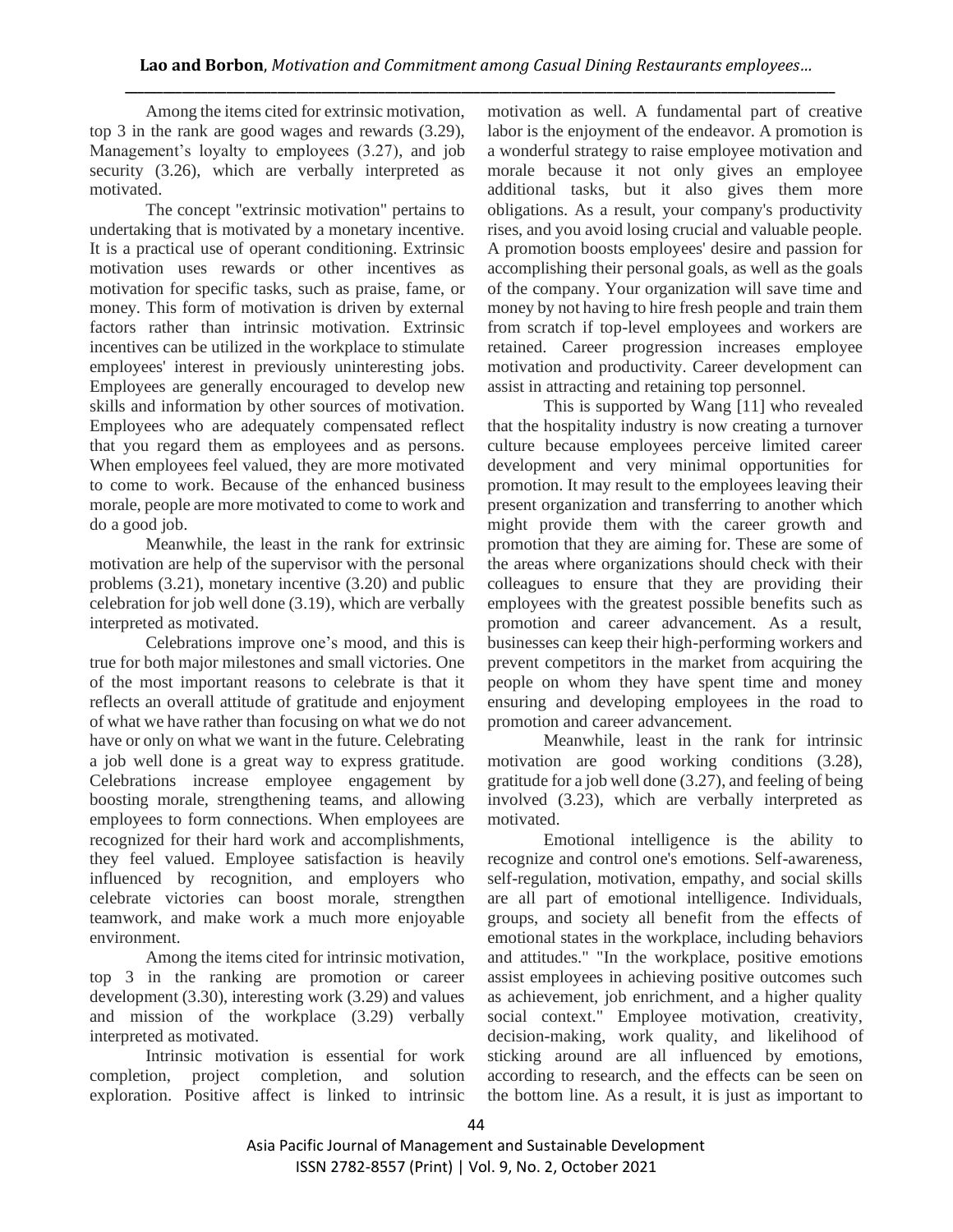keep an eye on and manage people's emotions as it is to keep an eye on and manage their mindset. Embracing the nuances of human emotion in the workplace can result in practical benefits such as improved employee collaboration and a happier workplace.

In another study, motivation and commitment was found to have depended on employee's job and work relations and working condition [12]. It implies that when an employee has good working relationship

with his peers and enjoys the benefits experienced in the organization, then there might also be an increase in the level of normative commitment of the employee. The loyalty would then not be merely based on the feeling of obligation, but the employees could wholeheartedly offer their full loyalty to the company because of the ties of relationship that they have already built and the satisfaction with the compensation and contingent rewards that the company is providing them.

|  | Table 2. Assessment in Employees Commitment in terms of Affective Commitment |
|--|------------------------------------------------------------------------------|
|--|------------------------------------------------------------------------------|

|                               | <b>Affective Commitment</b>                                    | WM   |       | Rank |
|-------------------------------|----------------------------------------------------------------|------|-------|------|
|                               | 1. I feel a strong sense of belonging to my organization       | 3.26 | Agree |      |
| 2.                            | This organization has a great deal of personal meaning for me  | 3.26 | Agree |      |
|                               | 3. I feel my job in this restaurant like my own specific job   | 3.27 | Agree |      |
|                               | 4. I think that it is proud to be employees of this restaurant | 3.25 | Agree |      |
|                               | 5. I adopt the values and mission of this restaurant           | 3.29 | Agree |      |
| <b>Composite Mean</b><br>3.27 |                                                                |      | Agree |      |

*Legend: 3.50 – 4.00 –Strongly Agree; 2.50 – 3.49 – Agree; 1.50 – 2.49 –Disagree; 1.00 – 1.49 – Strongly Disagree*

Table 2 presents the composite means of 3.27, which depicts that the employees agree in terms of affective commitment. Among the items cited, top 3 in the rank are ability to adapt the values and mission of the restaurant (3.29), feeling that the job in the restaurant as their own specific job (3.27) and for the organization to have a great deal of personal to the employees (3.26), which are interpreted as agree. Clear company values enable employees to ensure that all of them are working toward the same objectives. The company's core values help shape the company's culture and support the company's vision. As a result, every business decision should be guided by these values. Company values should assist their employees so that they can be successful in their jobs. It all comes down to motivating and empowering them to make their own choices. Every day at work, the company values should be visible, and they should be a part of their internal communication strategy. This is how they can improve employee engagement, create synergy, and create a sense of commitment at their workplace.

Organizational identification which refers to the alignment of the organizational goals and vision and mission of the company with their own personal goals and objectives. In today's world of work, where job hopping is common, it is important for employers to know whether their employees are committed to their organization. There are many factors affecting employee's commitment like satisfaction, support from the organization, pay and working hours. It is the organizations responsibility to take care of their employees to make them satisfied with work [13].

Meanwhile, least in the ranking are feel a strong sense of belonging to their organization (3.26) and feeling proud to be employees of this restaurant (3.25) verbally interpreted as agree. How many companies can truly say their employees are "proud" to work for them? Having an employee that is proud of their work has various benefits, not just for the person, but also for the clients they serve and, as a result, for the company or employer. Self-motivation fuels the desire to offer outstanding service — it enhances selfesteem and boosts job happiness – but establishing and maintaining such a culture can be challenging. Employee retention is supported by a company that can provide its employees new challenges, as well as the responsibility and autonomy they need to achieve professionally while being mentored in a helpful and encouraging environment.

Employee pay satisfaction has a significant negative association with both affective and continuance commitment. The employee's desire to leave the organization due to pay discontent is moderated by his affective and long-term commitment [14]. There are other factors that influence long-term commitment. Employees with a low level of education are more likely to have a high level of organizational dedication. Employees cling to their current employer for job security when they see fewer job opportunities for themselves [15].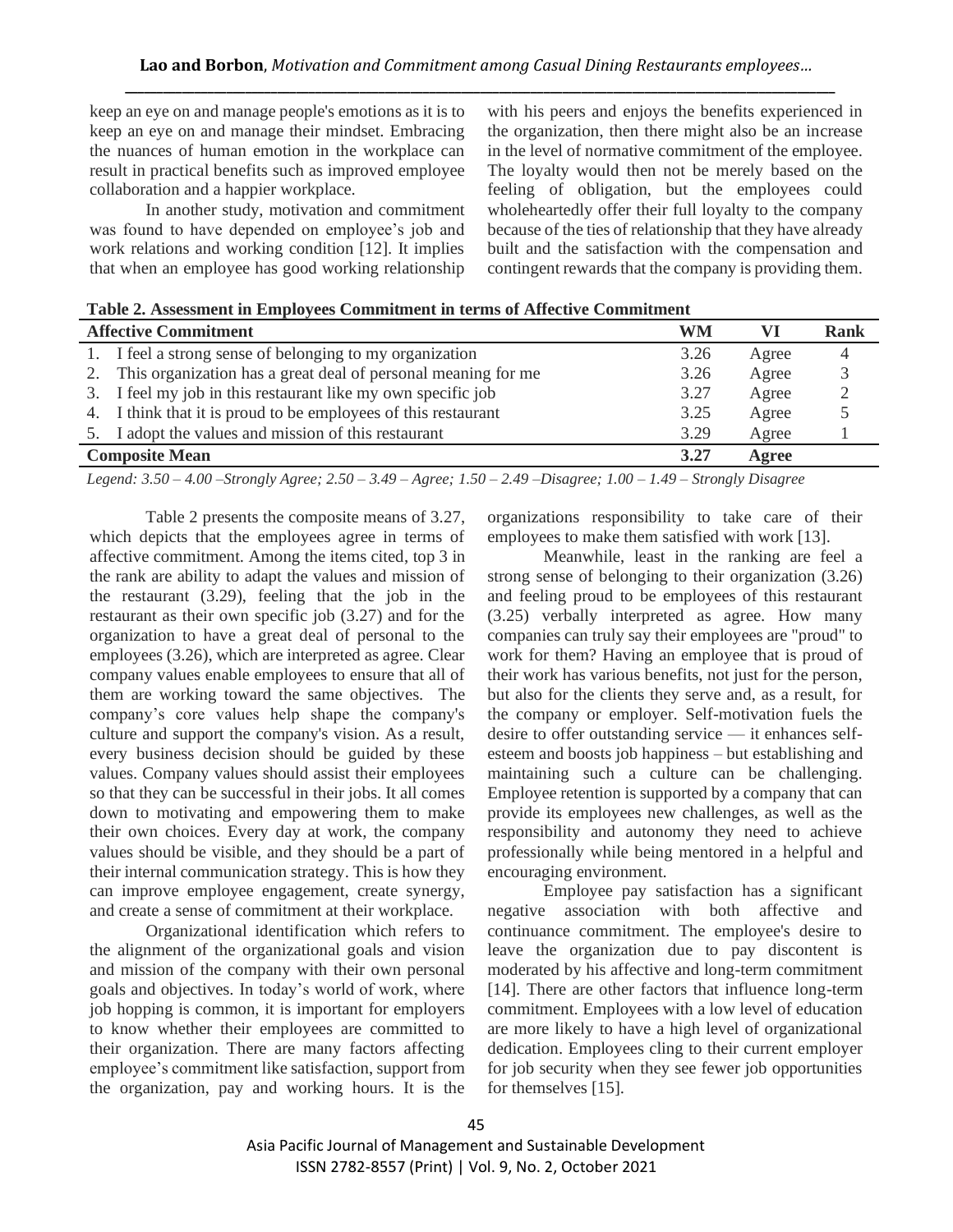| <b>Continuance Commitment</b>                                                                               | WM   | VI    | Rank |  |
|-------------------------------------------------------------------------------------------------------------|------|-------|------|--|
| It would be very hard for me to leave my organization right now, even if I<br>wanted to                     | 3.22 | Agree |      |  |
| Too much of my life would be disrupted if I decided I wanted to leave my<br>organization right now          | 3.18 | Agree |      |  |
| 3. If I had not already put so much of myself into this organization, I might<br>consider working elsewhere | 3.16 | Agree |      |  |
| It would be hard for me to get used a new workplace<br>4.                                                   | 3.25 | Agree |      |  |
| 5. I feel that it is more difficult leaving this restaurant over time                                       | 3.23 | Agree |      |  |
| <b>Composite Mean</b><br>3.21<br>Agree                                                                      |      |       |      |  |
| $\sim$ $\sim$ $\sim$ $\sim$ $\sim$<br>$\sim$ $\sim$ $\sim$ $\sim$ $\sim$                                    |      |       |      |  |

*Legend: 3.50 – 4.00 –Strongly Agree; 2.50 – 3.49 – Agree; 1.50 – 2.49 –Disagree; 1.00 – 1.49 – Strongly Disagree*

Table 3 presents the Assessment in Employees' Continuance Commitment. The composite means of 3.21 depicts that the employees are agree in terms of continuance commitment.

Among the items cited, top 3 in the rank are having a hard time getting a new workplace (3.25), feeling that it is more difficult leaving the restaurant over time (3.23) and having a hard time leaving the organization (3.22) verbally interpreted as agree. This proves that most of the employees tend to be loyal as they find it hard to get used in new workplace, so they assure that they would be more dedicated and committed to remain loyal to the organization. Employees who are dedicated to their jobs and employers are more likely to be happy and productive, it would be hard for them to get used to a new working environment. Employees who are committed take ownership of their work and act as ambassadors for their company both inside and outside the office.

Relatively, least in the rank are the respondents who confirm that too much of their life would be disrupted if I decided they wanted to leave their organization right now (3.18) and for the employees to put so much of themselves into this organization and might consider working elsewhere (3.16) verbally interpreted as agree. Employees leave for a variety of reasons, one of which is a sense of underappreciation and undervaluation. Burnout was wreaking havoc on employee retention. One of the reasons why burnout is such a difficult problem to address is that the causes are numerous, with responsibility often distributed across multiple departmental desks. While unfair compensation, an unreasonable workload, and excessive overtime were identified are some of primary causes, other factors such as poor management, a lack of clear alignment between work and corporate goals, and a negative workplace culture also played a role.

| Table 4. Assessment in Employees Commitment in terms of Normative Commitment |  |  |  |
|------------------------------------------------------------------------------|--|--|--|
|------------------------------------------------------------------------------|--|--|--|

| <b>Normative Commitment</b>                                                                                | WM   | VI    | Rank |
|------------------------------------------------------------------------------------------------------------|------|-------|------|
| 1. I would not leave my organization right now because I have a sense of<br>obligation to the people in it | 3.24 | Agree |      |
| 2. This organization deserves my loyalty                                                                   | 3.27 | Agree |      |
| 3. I would feel guilty if I left my organization now                                                       | 3.25 | Agree |      |
| 4. It would not be right to break my personal relationships, leaving from this<br>restaurant               | 3.24 | Agree |      |
| 5. I think it is necessary to show loyalty to the restaurant                                               | 3.27 | Agree |      |
| <b>Composite Mean</b>                                                                                      | 3.25 | Agree |      |
| $\sim$ $\sim$ $\sim$ $\sim$ $\sim$ $\sim$<br>$\sim$ $\sim$ $\sim$<br>_________________                     |      |       |      |

*Legend: 3.50 – 4.00 –Strongly Agree; 2.50 – 3.49 – Agree; 1.50 – 2.49 –Disagree; 1.00 – 1.49 – Strongly Disagree*

Table 4 present the Assessment in Employees' Normative Commitment. The composite means of 3.25 depicts that the employees agree in terms of normative commitment. Among the items cited, top 3 in the rank are ability to adapt the values and mission of the restaurant (3.29), feeling that the job in the restaurant as their own specific job (3.27) and for the organization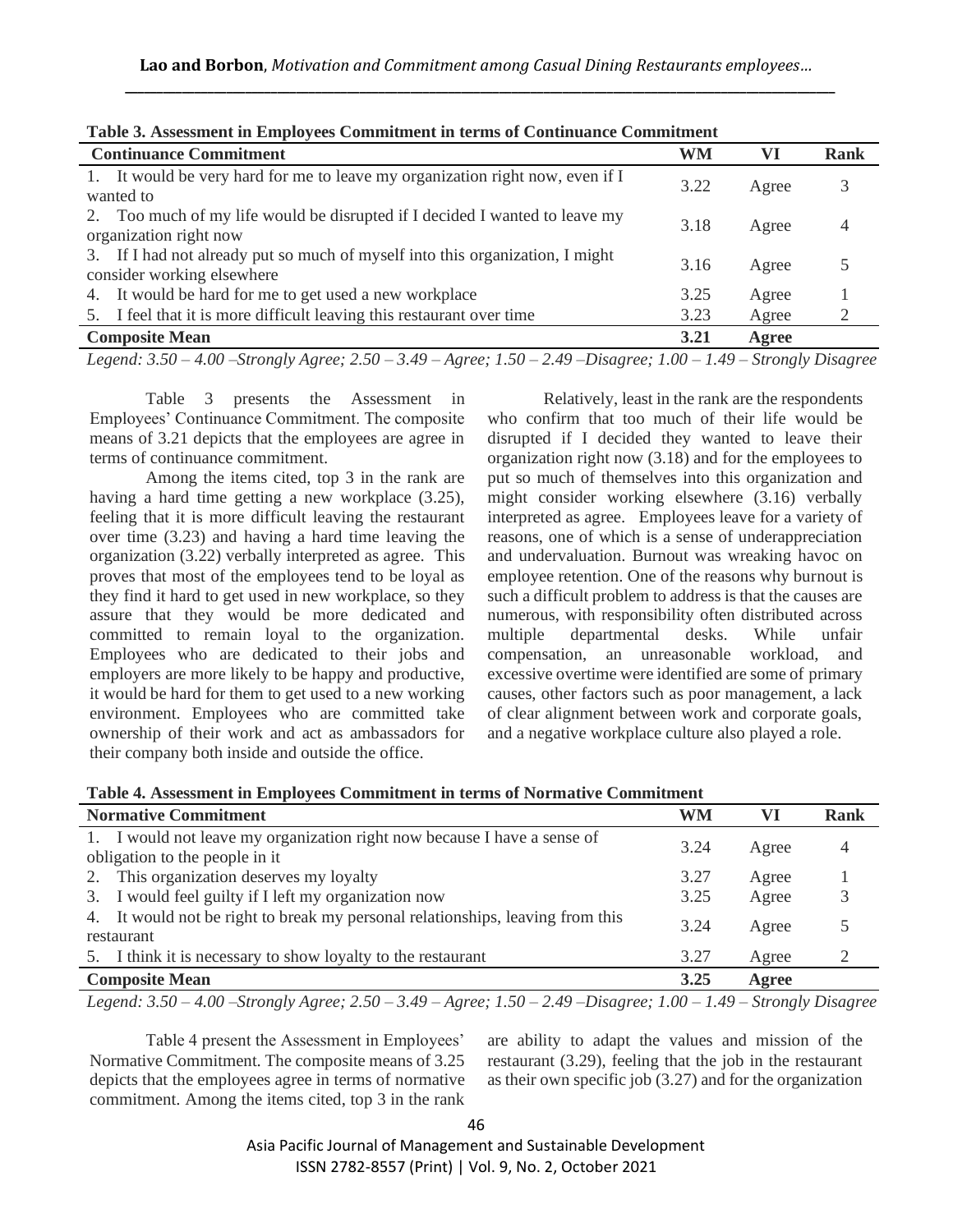to have a great deal of personal to the employees (3.26), which are verbally interpreted as agree.

Employees who are loyal are more likely to do their best work and perform to the highest standards. The company will have productive and efficient employees if they have loyal employees working for them. Employee loyalty helps to reduce the amount of turnover in your company. If an employee feels valued and appreciated at work, they are more likely to remain loyal to their employer. They should, ideally, understand their company's main vision and goals, as well as how they fit int o these plans. Employees should believe that they have a direct influence on your success and that they can help or hinder it. Employees who are loyal are more likely to do their best work and perform to the highest standards. When a company has loyal employees working for them, they will have employees who are productive and efficient. This can improve the company's overall performance, resulting in increased sales and profits. This will always be good news for you as a company. A dedicated employee (or, better yet, a group of dedicated employees) will improve your bottom line and assist you in achieving your objectives.

Meanwhile, least in the rank are feel a strong sense of belonging to their organization (3.26) and feeling proud to be employees of this restaurant (3.25). which are verbally interpreted as agree.

An employee's job will be more enjoyable if they have good working relationships. Close-knit teams are also more productive, giving them more time to innovate and focus on their personal development. They'll be able to advance your career as a result of the professional connections they make. Positive relationships in our lives give us a greater sense of purpose and meaning. Positive relationships add to the story of our lives. They satisfy our desire to be a part of a group and strengthen our sense of self-identity. We can often feel isolated and disconnected from ourselves if we don't have a sense of belonging.

Nevertheless, companies should also not forget the basic thing that pushes employees to work. Employees show decreased continuance commitment whenever they are not satisfied on the pay that they are getting. One research showed that continuance commitment plays an important role in relating pay satisfaction and turnover as to making the employees the feeling of belongingness. This concludes that the reason why there is high turnover whenever employees are not satisfied in their compensation is because of the mediating role of continuance commitment [14]. Security and Belongingness remains to be the main motivation for most employees in their job. Organizations who fail to provide a fair compensation and good working condition are bound to lose most of their high performing employees.

| Table 5 Assessment in Level of Empowerment among the Casual Dining Restaurant Employee |  |  |
|----------------------------------------------------------------------------------------|--|--|
|                                                                                        |  |  |
|                                                                                        |  |  |

| <b>Empowerment Scale</b>                                                                      | WM   | VI           | Rank |
|-----------------------------------------------------------------------------------------------|------|--------------|------|
| $My$ immediate supervisor $\dots$                                                             |      |              |      |
| 1. encourages me to believe in myself                                                         | 3.31 | Often        | 1    |
| 2. gives me the freedom and flexibility to experiment                                         | 3.25 | Often        | 14   |
| 3. wants me to get involved when I see a need and not wait to be told or given permission     | 3.26 | Often        | 10   |
| 4. helps remove roadblocks                                                                    | 3.18 | Often        | 15   |
| 5. inspires me to do more than I thought I could                                              | 3.26 | Often        | 10   |
| 6. establishes trust and credibility when relating to me                                      | 3.28 | Often        | 3    |
| 7. encourages me to openly express my feelings and concerns                                   | 3.27 | Often        | 9    |
| 8. helps me set meaningful goals                                                              | 3.26 | Often        | 12   |
| 9. encourages me to focus on what can be done rather than what has always been done           | 3.27 | Often        | 6    |
| 10. recognizes that the betterment of the team is as valuable as the results achieved         | 3.28 | Often        | 5    |
| 11. conveys ownership by talking in terms of our customer, our budget, our business           | 3.25 | Often        | 13   |
| 12. encourages a long-run, patient, disciplined approach versus a "flash in the pan" approach | 3.28 | Often        | 4    |
| 13. is willing to give his or her time when I need it                                         | 3.27 | Often        | 8    |
| 14. develops a trusting relationship by sharing information                                   | 3.27 | Often        | 6    |
| 15. encourages improvement through analysis of every process and action within my control     | 3.30 | Often        | 2    |
| <b>Composite Mean</b>                                                                         | 3.2  | <b>Often</b> |      |

*Legend: 3.50 – 4.00 –Always; 2.50 – 3.49 – Often; 1.50 – 2.49 –Sometimes; 1.00 – 1.49 – Never*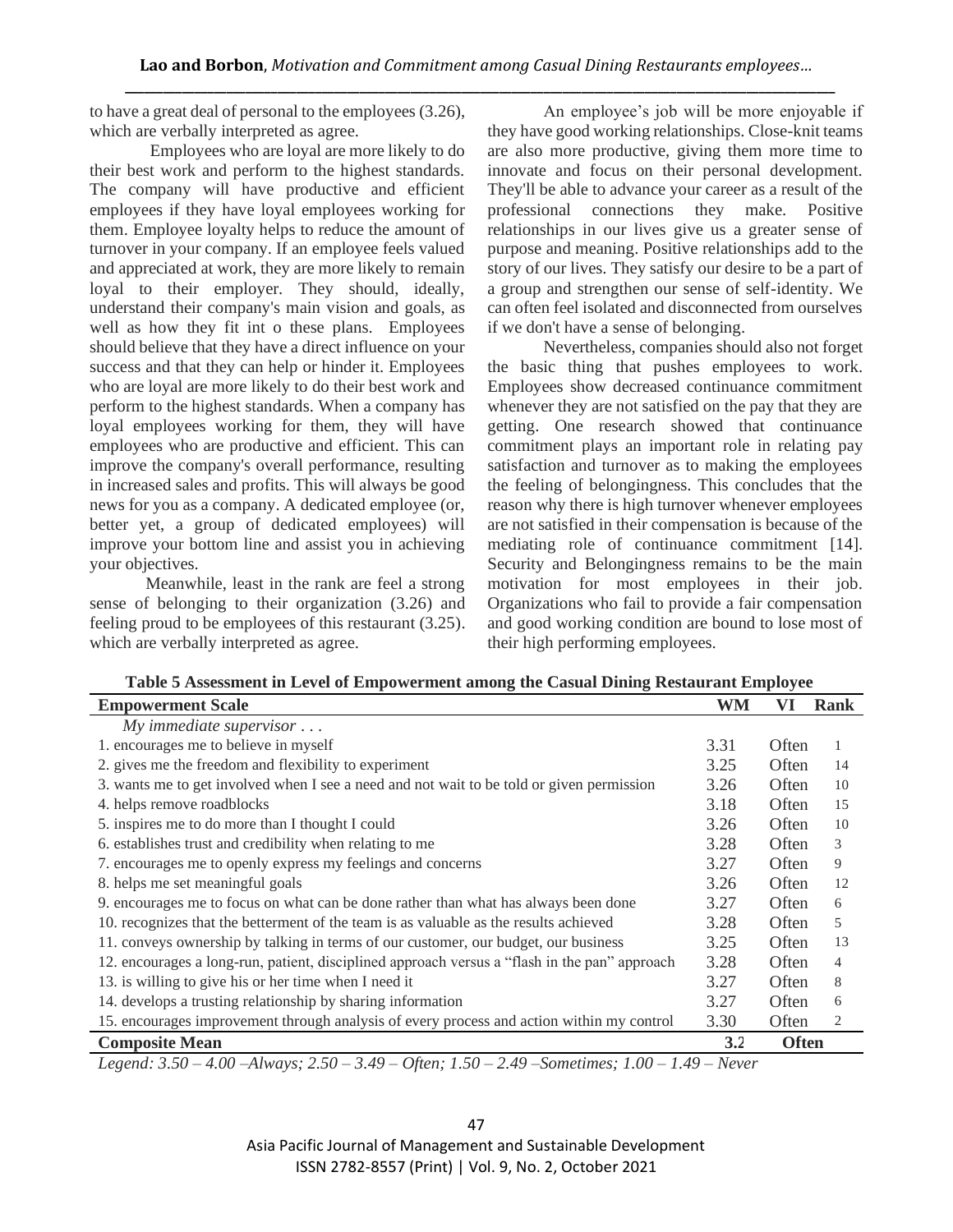Table 5 presents the Assessment in Level of Empowerment among the Casual Dining Restaurant Employee. The composite means of 3.27 shows that the employees often are being empowered. Among the items cited, top 3 in the rank are for immediate supervisor to encourages the employees to believe in themselves (3.31), for immediate supervisor to encourages improvement through analysis of every process and action within their control (3.30) and for immediate supervisor to establishes trust and credibility when relating to restaurant employees (3.28) verbally interpreted as often.

Encouragement can act as a 'refueling station' for self-esteem as well as a confidence booster. This empowerment through encouraging is mainly expected for the immediate supervisor towards their subordinate. These are extremely valuable tools that are often overlooked. We feel the confidence and support that other have in us when we are 'refueled' by encouragement. Encouragement is critical for employees to feel valued and engaged at work, and leaders and supervisors should always be on the lookout for new ways to encourage, affirm, recognize, and value their employees. Employees feel satisfied, and empowered, as they find better ways to complete tasks when they are motivated and encouraged by their employers. Restaurant employees also more adaptable, upbeat, and work better in groups.

This is where transformational leadership plays a significant role. Motivating and empowering employees by connecting with them creates an environment that encourages people to remain bonded with the organization. Lyndon and Rawat [16] concluded that transformational leadership, through contingent reward, results to a more positive organizational commitment as compared to transactional leadership.

Meanwhile, least in the rank are for the immediate supervisor to convey ownership by talking in terms of customer, budget, and business (3.25) for immediate supervisor to give the employees the freedom and flexibility to experiment (3.25) and for immediate supervisor to help them remove roadblocks (3.18), which are verbally interpreted as often. Solving problems is one of a manager's most important responsibilities. It is often up to an organization's leaders to find answers to difficult questions that are a source of great perplexity and distress for the organization. Employer's value problem-solving abilities because they demonstrate a variety of other skills, including logic, creativity, resilience,

imagination, lateral thinking, and determination. It is a necessary skill for managers and other senior-level positions. People leave organization mostly because they experienced unfavorable relationship with their bosses. When they feel that they are not empowered or that there is weak leadership, they would eventually decide to leave. Regardless of the good organizational system within the company, the day-to-day encounter with the superior would still be the one that dictates whether those system would benefit the employees

Organizational support is provided first and foremost by the immediate supervisor. Failure to provide this would dampen the motivation of the employees to stay. When employees do not have a good relationship with their supervisors, there is a tendency for them to loosen their commitment to the company. Other research showed similar result on the importance of leadership in influencing the commitment of the employees as well as to their feeling of being empowered [17].

**Table 6. Relationship between Employees Motivation and Employees Commitment**

|     | <b>Extrinsic</b> |         |   |             | <b>Intrinsic</b> |    |
|-----|------------------|---------|---|-------------|------------------|----|
|     | r                | р       |   |             | р                |    |
| AC. | $.857**$         | < 0.001 |   | $S = 830**$ | $\leq 0.001$     | -S |
| CC. | $.800**$         | < 0.001 | S | $.816**$    | < 0.001          | -S |
| NC. | $.816**$         | < 0.001 | S | 814**       | < 0.001          | S  |

*Legend: Significant at p-value < 0.05; S – Significant;* 

In Table 6, there is a significant relationship between the casual dining restaurant employee's motivation in terms of extrinsic and intrinsic motivations and organizational commitment of casual dining restaurant employees in terms of affective, continuance, and normative commitment since the computed p values are less than 0.05 level of significance. Thus, the higher the assessment in employee's motivation, the higher also the assessment in employee's commitment.

Employee's exposure to intrinsic and extrinsic elements can influence their loyalty and commitment. Motivation plays a significant role in level of job commitment toward the job. Employee commitment is an important factor in improving job performance. Motivation, which motivates employees to spend time and energy in the organization, is an important predictor of this type of commitment. The impact of motivation on quality performance is expected to be positive. Employees with a high level of motivation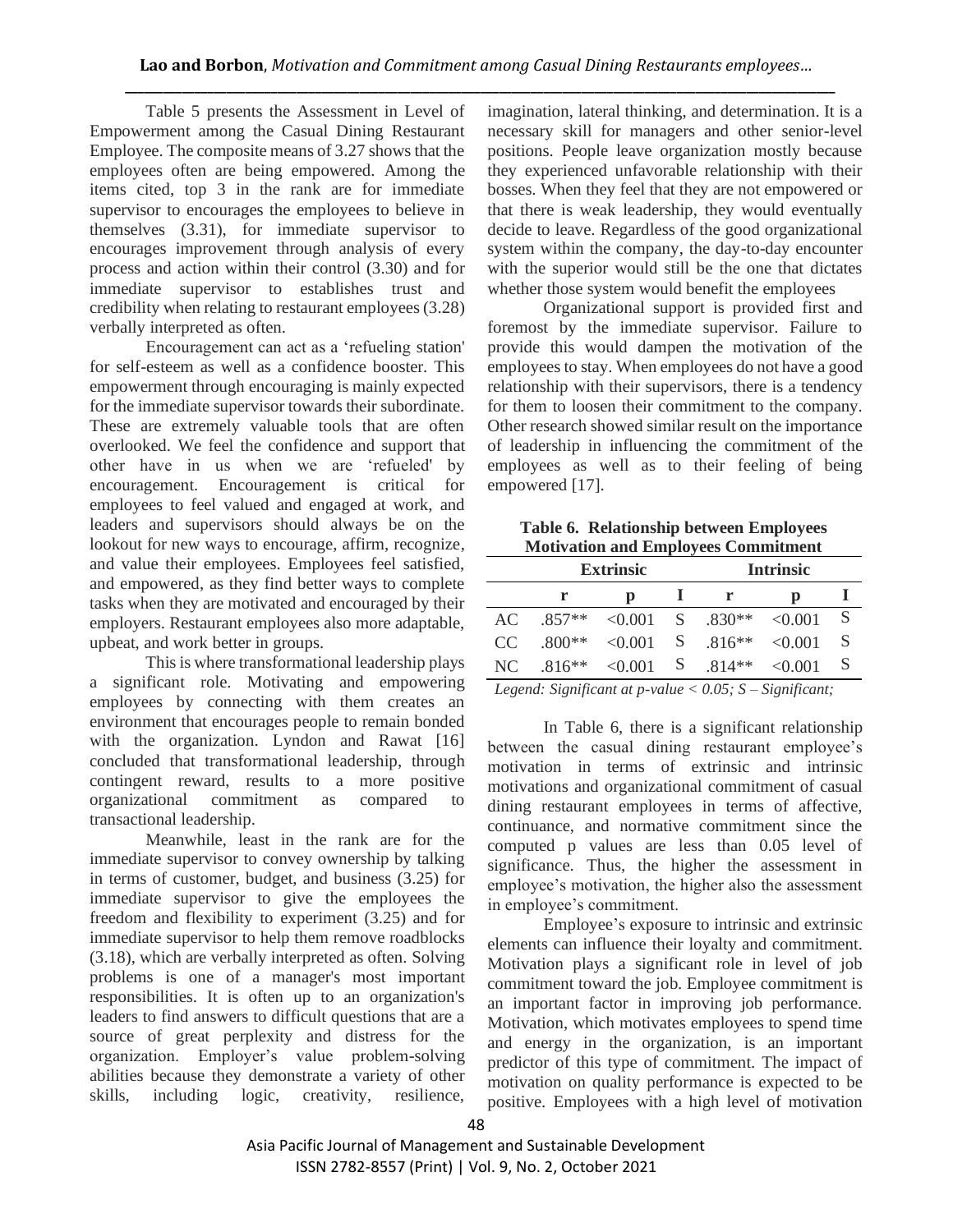have a higher level of work and life satisfaction. As a result, having a high level of motivation is valuable in and of itself, and a decrease in motivation may have a negative impact on employees. A company's most asset is a motivated employee making them naturally committed to the organization.

This is in relation with the findings of Putra, et al. [18], which showed that intrinsic motivation plays an important role in improving employees' commitment. It is also found that there was no indication that employees' intrinsic motivation diminished when extrinsic motivation entered. According to research, highly motivated employees perform better, while unmotivated employees perform worse. Job performance has a strong positive relationship with motivation, and organizational commitment has a moderate positive relationship with motivation. Self-efficacy/competence has the strongest relationship with performance of all the energetic forces encompassed by motivation. Through their determination, proactive support, relatively high productivity, and awareness of quality, committed employees add value to the organization.

**Table 7 Relationship between Employees Commitment and Empowerment**

|                                                 |          | <b>Empowerment</b> |             |  |  |
|-------------------------------------------------|----------|--------------------|-------------|--|--|
| <b>Indicators</b>                               |          |                    |             |  |  |
| Extrinsic                                       | $.800**$ | < 0.001            | Significant |  |  |
| Intrinsic                                       | $.805**$ | < 0.001            | Significant |  |  |
| $I \quad I \quad C \quad C$ $I \quad A \quad C$ |          |                    |             |  |  |

*Legend: Significant at p-value < 0.05;* 

Table 7 it shows that there is a significant relationship between the casual dining restaurant employee's motivation in terms of extrinsic and intrinsic motivation and casual dining restaurant employee empowerment since the computed p values are less than 0.05 level of significance. Thus, the higher the assessment in employee's motivation, the higher also is the assessment in employee empowerment.

This implies that employees would have a greater empowerment and emotional bond with their company when they see that the organization is concerned on their well-being as they contribute to the achievement of the organizational goals and objective. Their commitment would then be more positively influenced if they perceive that the organization has the capacity to actually achieve the goals and objectives that they had set. Qualified and committed employees who can add significant value to a customer's experience become a business's most important competitive advantage. Empowered and committed employee is acknowledged to be dependent on the individual, circumstances, and time; it is not constant and changes over time. It's impossible to give a clear answer as to how it works because of its complexity. Empowering employee is critical to a company's success. It's the level of dedication, drive, and energy that a company's employees bring to their jobs daily. Without it, businesses suffer from lower productivity, lower output, and are more likely to fall short of important objectives.

This result is similar with the study of Makki and Abid, [19], which showed that intrinsic and extrinsic motivations and commitment have positive correlation with employee's task performance and intrinsic and extrinsic motivations have impact on employee's task performance. Similarly, commitment was also found to be dependent on the relationship at work and the vertical communication and empowerment within the organization. The indirect compensation does not affect the commitment of the employees [12]. This implies that commitment is influenced by the significant relationships that the employee has within the organization and the relationship with their immediate supervisor.

**Table 8. Relationship between Assessment in Employees Commitment and Empowerment**

|                   | <b>Empowerment</b> |         |             |  |  |
|-------------------|--------------------|---------|-------------|--|--|
| <b>Indicatord</b> | r                  | р       |             |  |  |
| AC                | $.844**$           | < 0.001 | Significant |  |  |
| CC.               | $.802**$           | < 0.001 | Significant |  |  |
| NC                | $.852**$           | < 0.001 | Significant |  |  |

*Legend: Significant at p-value < 0.05;* 

Table 8 shows that there is a significant relationship between the casual dining restaurant employee's commitment in terms of affective, continuance, and normative commitment and casual dining restaurant employee empowerment since the computed p values are less than 0.05 level of significance. Thus, the higher the assessment in employee's commitment, the higher also the assessment in employee empowerment.

When it comes to competing in the market and gaining a competitive advantage, one of the most important factors is having well-motivated employees who enjoy their jobs. The success of businesses in various sectors is determined by the quality of their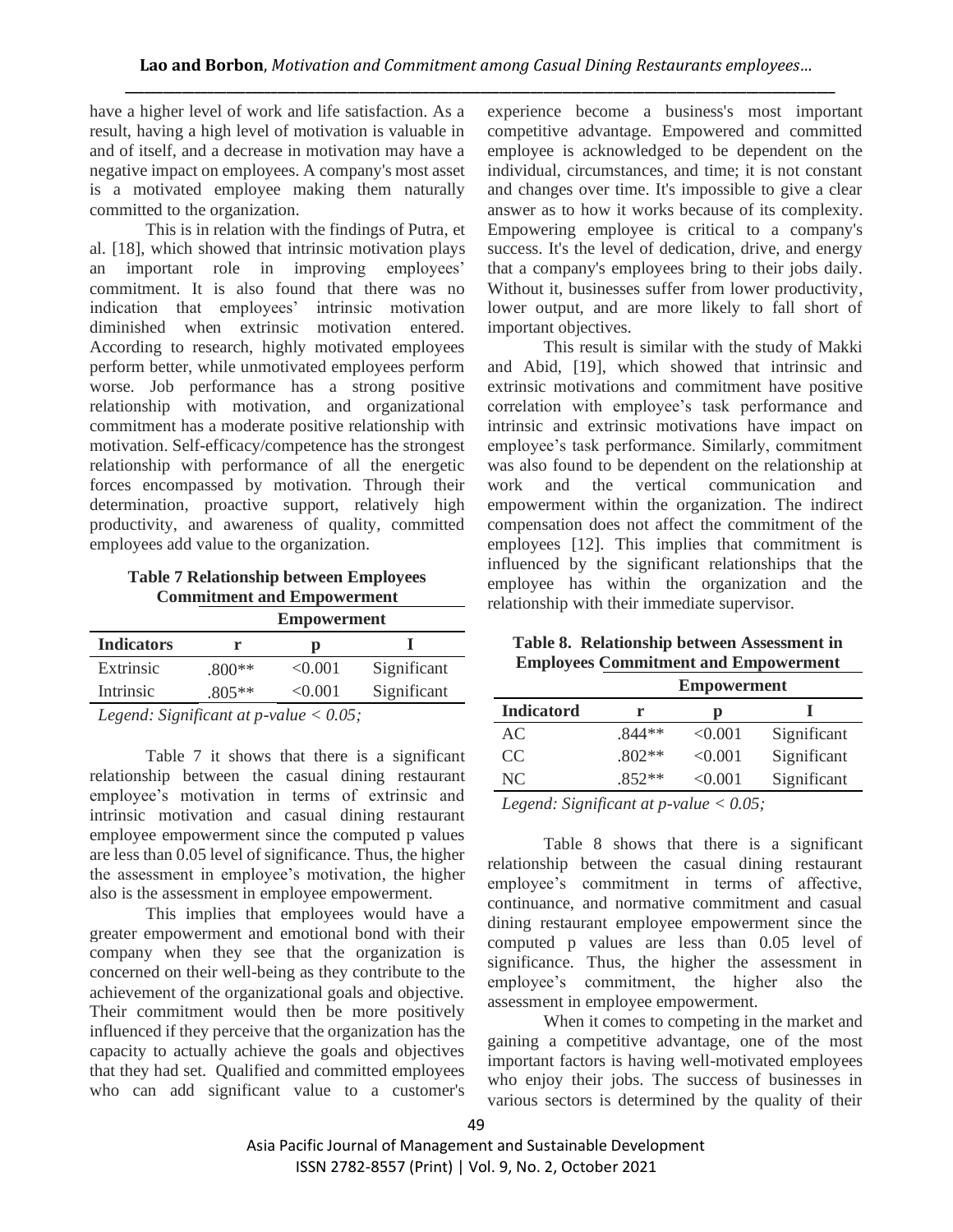products, which is ensured by qualified employees with the necessary skills and knowledge, whose efforts should be rewarded financially as well as through other means of motivation. To achieve an employee's work quality and productivity, satisfaction of customer needs, and successful operation of a company, the process of human resources management in a business company places an ever-increasing importance on the development of competences of employees. development of competences of strengthening of cooperation, empowerment of employees, as well as their work pay and motivation. Special attention should be paid in the company's human resources management process to meeting the expectations and needs of new employees (who are typically young and inexperienced) as well as their integration, which ensures the generation of new and creative ideas in the company while also ensuring high product quality and productivity. Low-empowered employee will work at a slower pace, spend more time away from their tasks, and possibly occupy themselves by surfing the internet or using their phones. But, most importantly, they're largely unfocused and aren't giving it their all at work. This is not only a waste of resources, but it could also have a knock-on effect on other employees, preventing the entire company from producing high-quality work or meeting important

deadlines. An empowered employee, on the other hand, is enthusiastic, committed, and takes pride in their work. They are quick to complete tasks, quick to act, and committed to do a good job for themselves and the company.

Employees' empowerment and affective commitment can be increased when firms apply internal corporate social responsibility. However, it has little effect on employees' normative commitment. Nonetheless, affective commitment may impact normative commitment, thus a higher degree of affective organizational commitment can lead to a larger level of normative commitment [20]. On another study, it was found out that the empowerment of the employees based on their sense of obligation, also known as the normative commitment, is affected by emotional exhaustion and psychological distress experienced in the workplace [21]. Even when they feel valued in their organization, the emotional and mental stress that their work is undergoing can drain the life out of them, which may eventually motivate them to leave their company. Normative commitment, then, can produce positive impact to the organization, but when abused, it can lead to decreased well-being of the employees and even reduced motivation.

| <b>Key Result Area</b>                                                            | <b>Strategies</b>                                                                                                                                                                                                                                                                           | <b>Outcome</b>                                                                                                                                                                  |
|-----------------------------------------------------------------------------------|---------------------------------------------------------------------------------------------------------------------------------------------------------------------------------------------------------------------------------------------------------------------------------------------|---------------------------------------------------------------------------------------------------------------------------------------------------------------------------------|
| <b>Employees Motivation</b>                                                       |                                                                                                                                                                                                                                                                                             |                                                                                                                                                                                 |
| To motivate the<br>employees through<br>public celebration for a<br>job well done | Providing an effective reward system –<br>Monetary and Non. Monetary-Pay bonuses,<br>promotions, time off, special assignments,<br>office fixtures, awards, verbal praise, and other<br>workplace examples are common.                                                                      | <b>Employees will be extrinsically</b><br>motivated. Rewards provide a<br>motivational stimulus that comes<br>from outside the individual in all<br>cases.                      |
| To motivate the<br>employees through<br>letting them feel being<br>involved       | Providing an effective reward system -<br><b>Acknowledgement and providing special</b><br>task. A person might feel motivated after<br>completing a special task. That person is<br>satisfied with her work because she has a<br>sense of competence, personal growth, and<br>self-control. | <b>Employees will be intrinsically</b><br>motivated. Intrinsic rewards<br>provide a motivational stimulus<br>that is internal and not<br>dependent on the actions of<br>others. |
| <b>Employees Commitment</b>                                                       |                                                                                                                                                                                                                                                                                             |                                                                                                                                                                                 |
| To ensure that<br>employees feel proud of<br>where they are working               | <b>Awarding Employee of the Month, Loyalty</b><br><b>Award and Customer Choice Award for</b><br><b>Employees.</b> Set of criteria may be developed<br>for these awards.                                                                                                                     | <b>Employees will be committed</b><br>to the organization and feel<br>proud of their accomplishments.                                                                           |

**Table 9. Proposed Action Plan for improvement of Casual Dining Restaurant**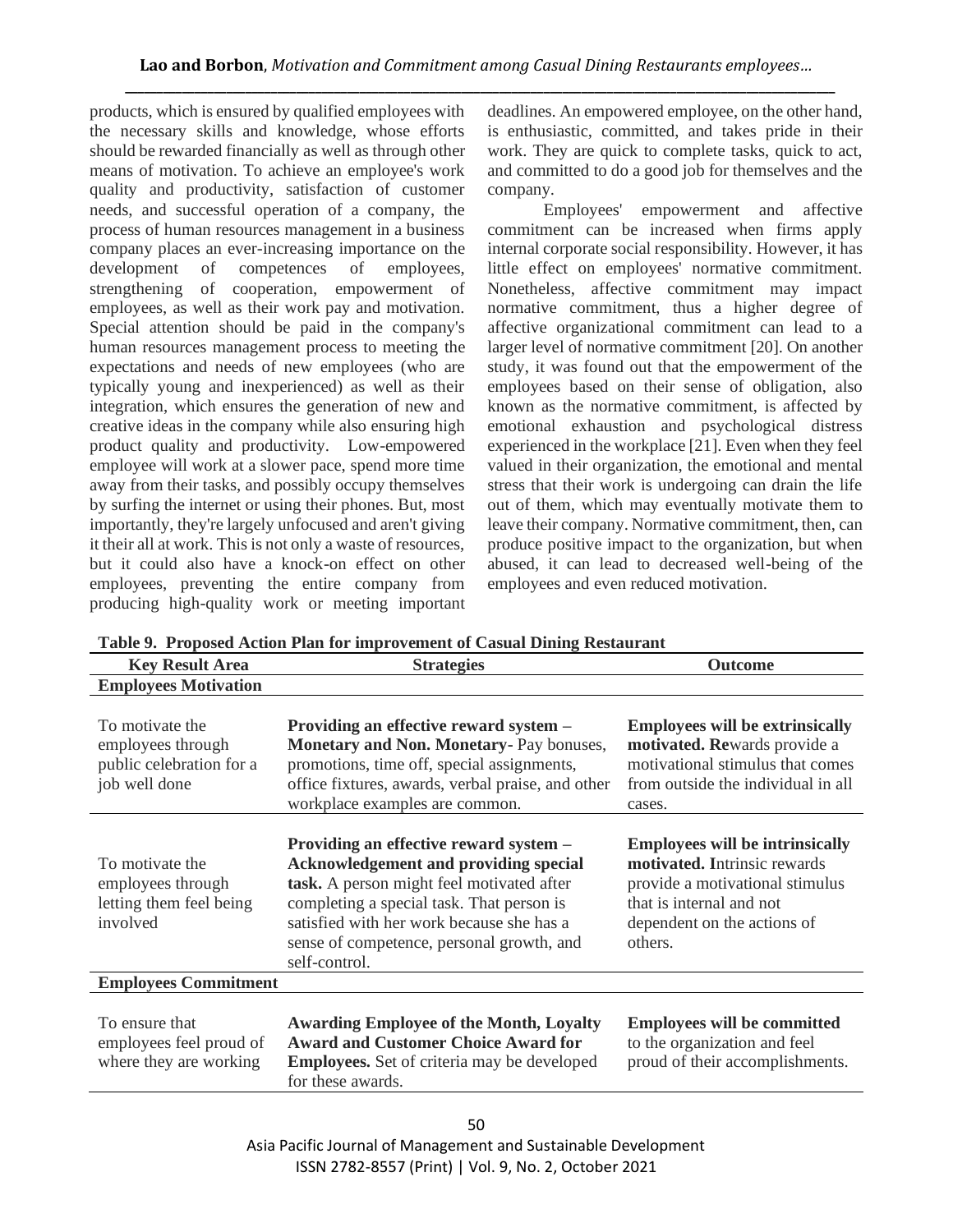| To instill in the<br>employees loyalty to<br>where they are working.          | <b>Managers frequently may provide</b><br>incentives to reinforce desired employee<br>behavior. This reward is a positive work<br>outcome for the individual's loyalty. | <b>Employees will be loyal. People</b><br>whose performance are<br>rewarded generously in<br>organizations, thus leading to<br>loyalty.                                                                    |  |
|-------------------------------------------------------------------------------|-------------------------------------------------------------------------------------------------------------------------------------------------------------------------|------------------------------------------------------------------------------------------------------------------------------------------------------------------------------------------------------------|--|
| To ensure employees are<br>stable personally and<br>professionally            | <b>Provide assistance</b> to the employees, may it<br>be on a personal or profession growth                                                                             | <b>Employees will have personal</b><br>or profession growth                                                                                                                                                |  |
| <b>Employees Empowerment</b>                                                  |                                                                                                                                                                         |                                                                                                                                                                                                            |  |
| To ensure supervisor are<br>empowering the<br>employees on a regular<br>basis | Provide seminar and training on<br>empowerment, especially for managers to<br>undergo certification such as Certified Guest<br>Service Provider                         | <b>Employees will be empowered</b><br>by their supervisor. Individuals<br>in an organization who are<br>empowered will be given<br>autonomy, authority, trust, and<br>encouragement to complete a<br>task. |  |

## **CONCLUSIONS AND RECOMMENDATIONS**

Casual Dining Restaurant employees are motivated, especially referring to having good compensation and having promotion and career development. The Casual Dining Restaurant Employees agree that they are committed in their organization, hence they tend to adapt to the values and mission, they are dedicated and loyal to the restaurant they work at. Casual Dining Restaurant Employees are often to be empowered by their immediate supervisor; hence they are being encouraged to believe in themselves. The results revealed that the higher the assessment in employee's motivation, the higher also the assessment in employee's commitment; the higher also the assessment in employee empowerment. An action plan for improvement of Casual Dining Restaurant was developed and proposed based on the results of the study.

In order to motivate the employees, the management may consider giving incentives and salary increase as motivating factor for their employees' excellent job performance. For employees to be committed, establishments may consider employee retention and regularization, as well as giving employee benefits, in this way employees will remain committed to their respective company in return. To boost the Employee empowerment, Management may make all employees feel important and being special part of the operation. By entrusting employees of a certain important task or responsibilities will give them the sense of

empowerment as an employee, this for sure will result into quality result together with good guidance and directions. The Owner of the restaurant may also consider including character and attitude requirement in hiring the employees, especially for the position of manager and supervisor. For the future researchers, they may conduct similar study focusing on employee turnover and innovation practices among the casual dining restaurants.

## **REFERENCES**

- [1] National Restaurant Association. (2020). 85 Significant Restaurant Statistics: 2020/2021 Analysis of Data & Market Share. Retrieved from: https://financesonline.com/restaurant-statistics/
- [2] Werf, B. (2014). Three Key Types of Organizational Commitment. Retrieved from www.effectory.com
- [3] Falcón, C., Santana, & Pérez, P. (2016) Human resources management and performance in the hotel industry: The role of the commitment and satisfaction of managers versus supervisors. *International Journal of Contemporary Hospitality Management*, 28 (3), 490-515, https://doi.org/10.1108/IJCHM-08-2014-0386
- [4] Zito, M., Emanuel, F., Molino, M., Cortese, C., Ghislieri, C. & Colombo, L. (2018). Turnover Intentions in a Call Center: The Role of Emotional Dissonance, Job Resources, and Job Satisfaction. *PLoS ONE*, 13(2), e0192126